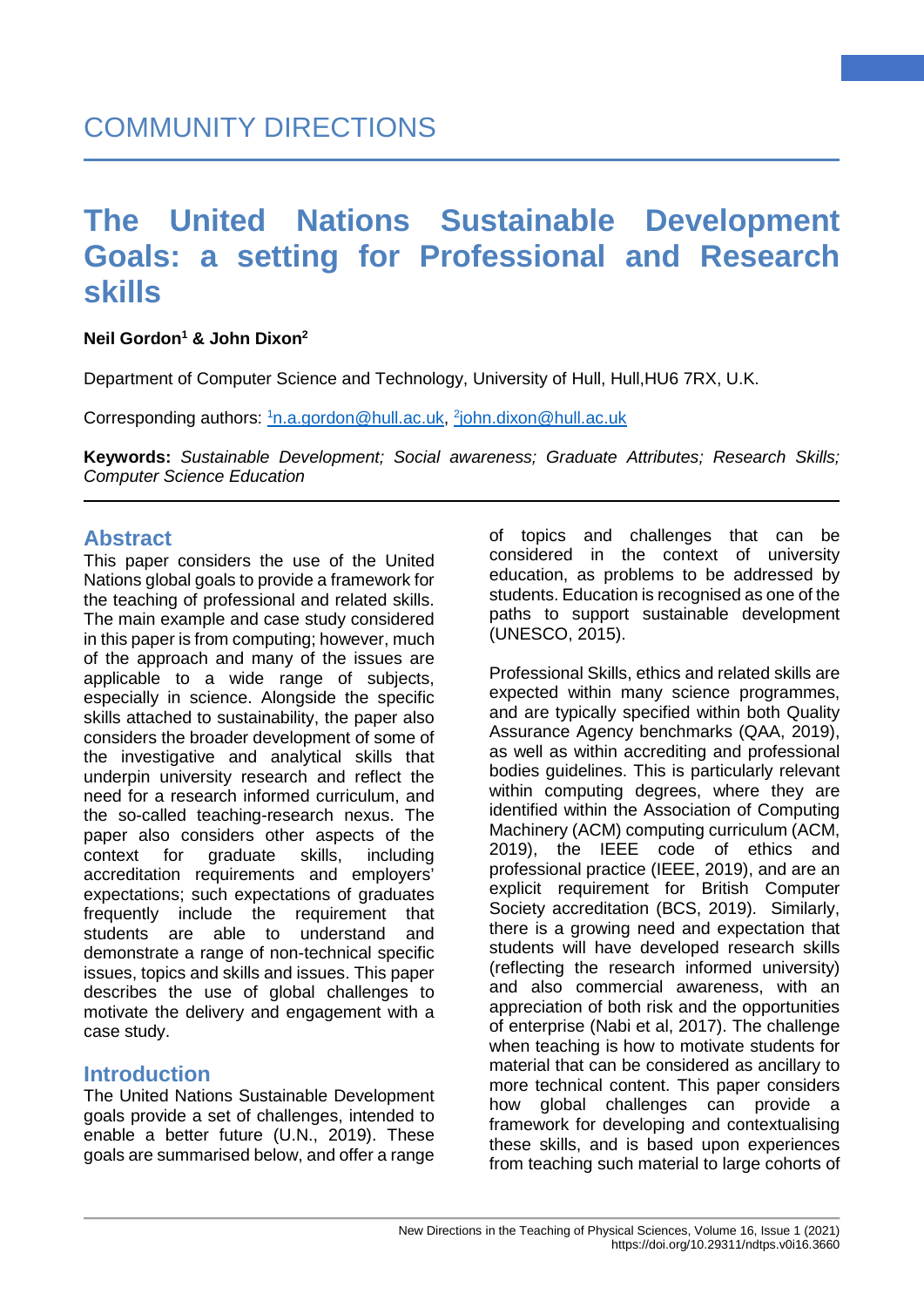200 or more first year students in Computer Science, but is relevant to many science and engineering disciplines.

The range of issues, topics and skills include:

- 1) Legal, Social, Ethical and Professional (LSEP) topics. These are identified by the British Computer Society (BCS, 2019) and Association of Computing Machinery (ACM, 2019) graduate expectations. These also reflect the IEEE code of ethics and professional practice (IEEE, 2019). Legal appreciation encompasses a wide range of laws that affect the practice of a computing professional. The social aspect should consider the impact on society of information systems, which goes beyond legal responsibilities. Ethics can provide a framework within which to make choices and judgements. The professional aspects reflect the expectations of practitioners, as developed by recognised industry and sector representative bodies;
- 2) Appreciating the nature of research and being able to apply analytical and reporting techniques in understanding and carrying out research. These skills are important in assessing the meaning and validity of news and other technical reports, as well as in developing the skills for those going on to commercial R&S or academic research (Cooke, 2017);
- 3) Developing team skills and understanding the broader range of activities that a practicing (computing) graduate may carry out in commercial practice. Science courses – especially computing – are frequently more vocational disciplines: graduates would generally anticipate working in the field, and applying (some of) their technical skills. This requires a wider understanding of the commercial and societal context of where they may work and what they may do. Given the emerging technologies and rapid changes, developing graduates that can identify risk, manage projects and

develop and launch new initiatives is essential (Leshner & Scherer, 2019).

**2**

This paper initially looks at professional and commercial aspects, the theme of sustainability and the UN notion of Sustainable Development. It goes on to consider some of<br>the curriculum design aspects of the curriculum design aspects of professionalism and sustainability topics, before the specific case study is explored.

# **Professional, Research and Commercial issues & Skills**

### **Professional issues**

As described above, various bodies have identified the need for an appreciation and application of Legal, Social, Ethical and Professional (LSEP) topics as expected graduate attributes. Whilst these LSEP topics are clearly defined in terms of professional bodies, the appreciation and understanding of them by faculty and students is more varied (Polmear et at, 2018): it is not uncommon for students to misunderstand all of them, and to have difficulty in addressing them in a given project and scenario, even where a cursory examination shows they do apply.

### **Research and analysis skills**

The research-teaching nexus is another area that has mixed understanding by faculty and students, and that is not always clearly articulated in (teaching) practice (Wood, 2009). One way to embed and make this concrete is in ensuring that students routinely meet – and develop – an appreciation of the nature of research and develop the skills to be able to apply analytical and reporting techniques in carrying out small-scale research. Related to both LSEP and research is to develop a more complete understanding of academic practices and procedures: helping to, for example, reduce unintended plagiarism and thereby improve the quality of work (and marks).

### **Commercial Skills**

Given the strong vocational nature of STEM subjects, and the significant and growing demand across the economy for skilled STEM graduates, there is an expectation that such graduates can apply their skills within commercial and industrial contexts.This can enhance the employability of graduates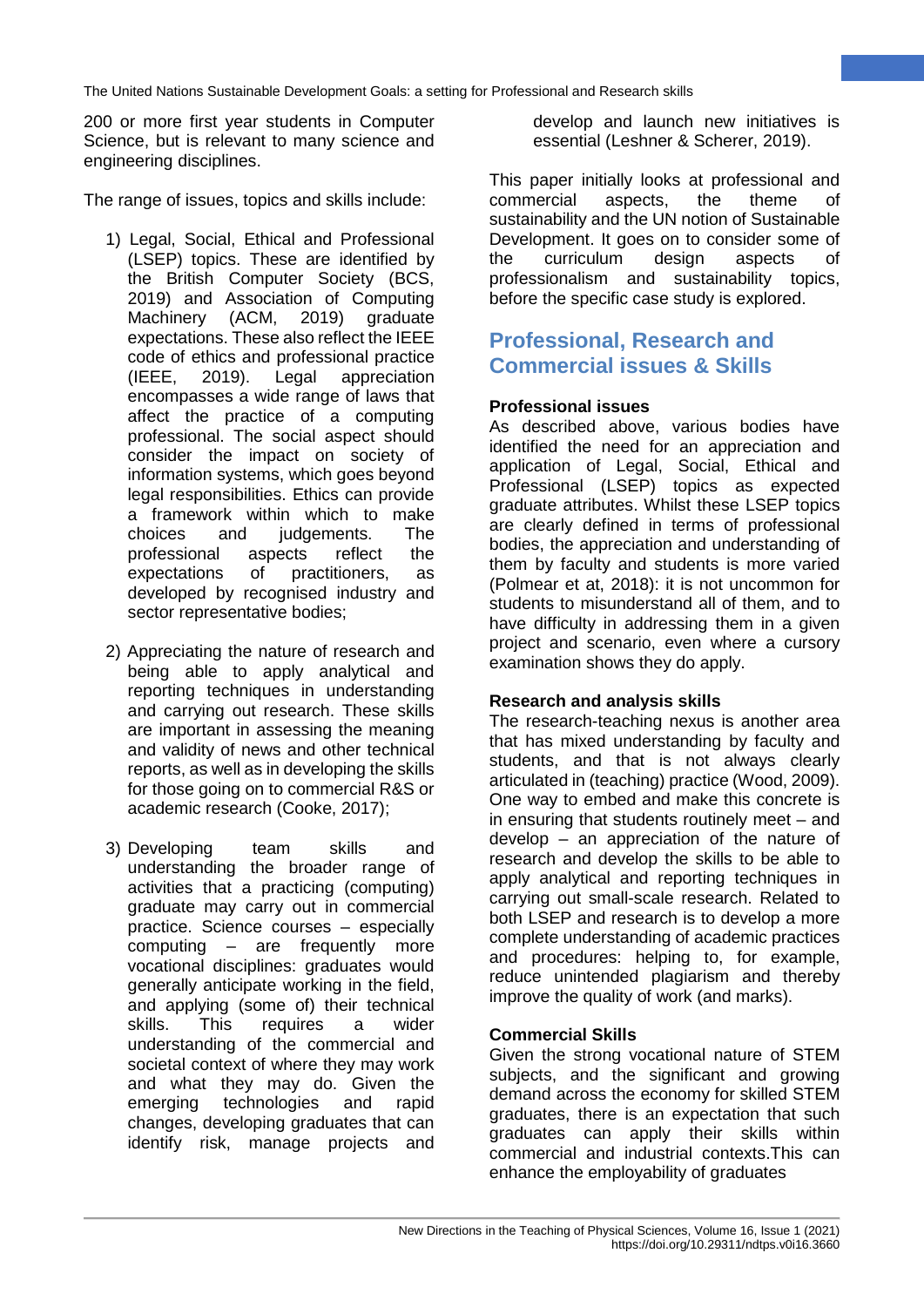



(Owens & Tibby, 2014). In computing this means developing students who can build viable solutions; such students need to appreciate the risks in software development, understand the practical issues around project management, and to be able to demonstrate the abilities and skills to develop novel solutions and to exploit them in a commercial way

Motivating this wide range of content, which some– both faculty members and students – consider ancillary to their discipline – can be a challenge. However, as illustrated in Figure 1, the range of areas that are encompassed by sustainability can provide contexts to situate and motivate such learning, as discussed in the following section.

## **Sustainability**

#### **A definition of sustainability**

With the modern surge of ecological value, laws and initiatives it is easy to reduce the topic of sustainability to "green" or eco-centric practice. However, realistically, the topic is far more wide ranging, and can provide a suitable foundation from which to build on legal, social and ethical concerns. It is also a topic which, when studied and considered in depth, can help to encourage students to take a more<br>professional and considered approach professional and considered approach (Gordon, 2009).

**3**

Considering sustainability from an ecological viewpoint certainly offers significant pause for thought, especially from the perspective of a computer scientist, and this viewpoint is reflected in aspects of the case study below where the ecological impact of computing is considered as one of the challenges to address. Clearly, the rise in technology has had a dramatic impact on the consumption of electricity worldwide and, unsurprisingly, the result of this is that more electricity is required. An increase in electricity demand has, historically, been coupled with amplified pollution levels through the burning of fuels or generation of toxic and radioactive substances. However, slowly, technology is also helping to reduce both the appetite for electricity and the negative impacts of its production through power-saving processes and components, and environmentally friendly power generation methods.

However, it is important to count the costs of a society so used to consuming technology from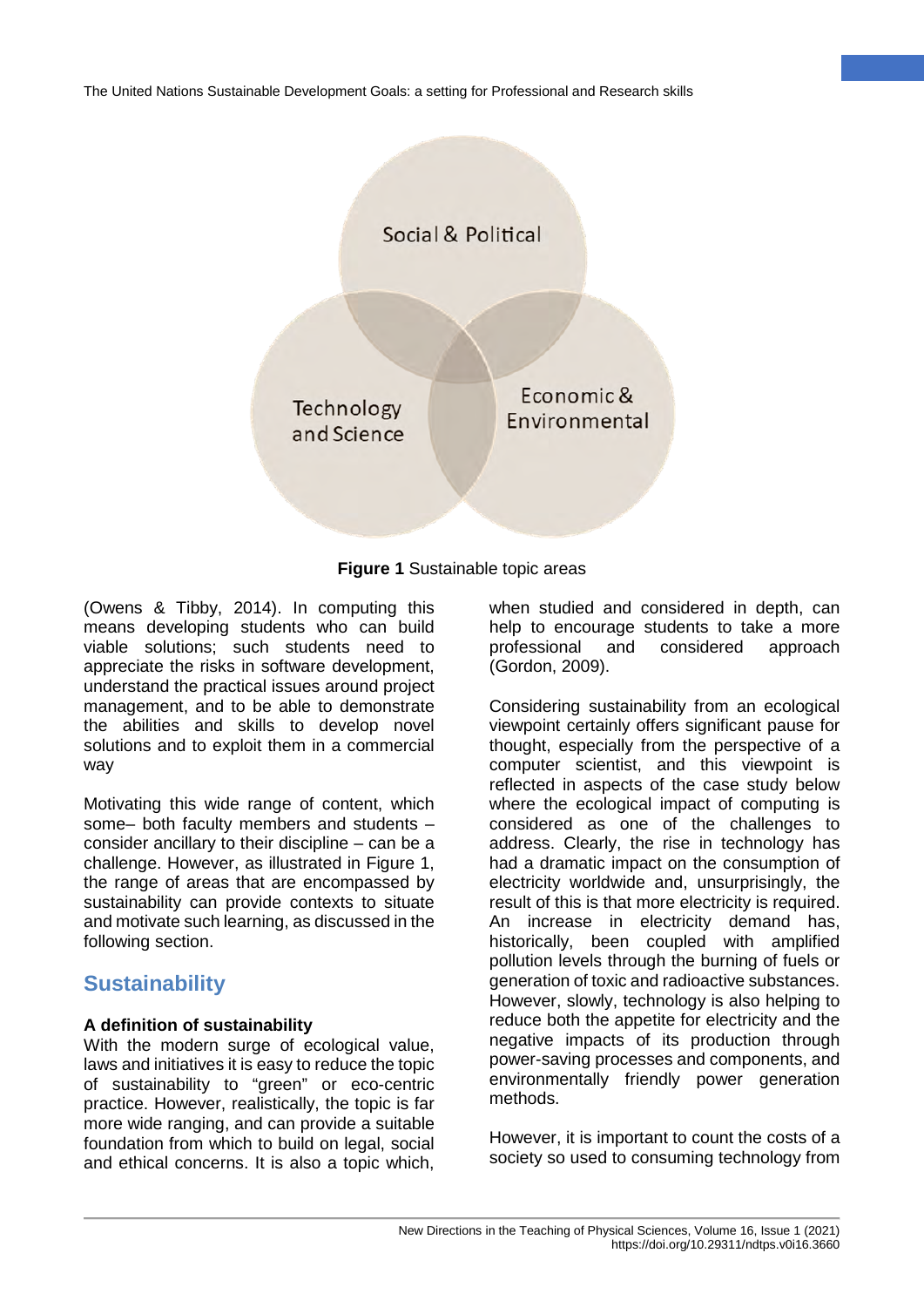other ecological viewpoints. Whilst we recycle plastics, metals and card, peripherals, machinery and outdated physical technologies tend to be much harder to recycle or reuse. Couple that, with the often highly polluting chemicals that are often used in components and, understandably, the ecological cost of computing, or, more accurately, the detrimental by-products of computing in a throwaway culture, quickly add up. However, moving away from sustainability as a singularly eco-conscious pursuit, it is also important to understand sustainability in other terms, such as society, finance, professionalism and, at least in the area of computer science, sustainable and maintainable software and hardware.

A sustainable society is, broadly, a culture or population which can continue to operate and function, given its current state, its rules and laws and the activities of the populace. This is well captured in the Bruntland (1987) report, as

#### "*development that meets the needs of the present without compromising the ability of future generations to meet their own needs*".

Whilst a sustainable society can be hard to quantify, given the flexible and ever-changing state of the world, shifts in public perception and the large number of unknown variables and consequences. However, largely the sustainability of a society can be broken down into the sustainability of its constituent parts. Financial sustainability is, it is argued – especially by capitalists, one of the most important aspects of sustainability as a whole. Consider the simple fact that, for an individual to live, a business to survive or even a government to continue to function, it must eventually balance the books by equalising or improving the ratio of incoming to outgoing funds. This has clear consequences for the decisions made by these entities – it may be a nice idea for a company to give away all its products for free, but it is ultimately an unsustainable endeavour unless there is an alternative stream of funding. It is important that education understands and promotes an appreciation of this, as it can be easy to become complacent with the use of services, which appear free to the user. This is

particularly important now in the computer science industry, where data and software services have become so highly valued that companies are able to operate sustainably by offering free services to end users whilst leveraging the collected user data. This is also relevant to software piracy and Intellectual Property Rights – and this topic provides some interesting discussion points with students who often espouse very liberal ideas around copyright and the availability of free software and media content: something we will explore in the case study below.

**4**

So now to professional sustainability and ethical or moral considerations. Again, these topics weigh heavily in financial and societal sustainability but are more specific and targeted. Professionalism is highly valued by most businesses because it helps the organisation to remain sustainable and is highly valued by many customers, whose impression of the individual or company is often key to its sustainability. Companies may implement this through their mission statement, company values or through codes of practice. This is sometimes through mandating or encouraging that employees are members of relevant professional bodies that further define professional behaviours and values. Increasingly, individuals and organisations are judged by their ethical character or the morals that they display, and it has never been easier for news to spread about unethical practice or morally questionable actions.

So then, it is clear that sustainability isn't simply a topic dedicated to global ecological concern. It should also be evident that computer science has a huge role to play in both impeding and solving globally sustainable development. By considering and discussing our place as practitioners in all areas of sustainability, Legal, Social, Ethical and Professional (LSEP) topics can be identified, scrutinised and taught, naturally fostering the development of an appreciation of their impact.

### **Sustainable Development: A Global Challenge for Computer Science**

The range of topics of sustainability considered above fall within the well-defined area of Sustainable Development as advanced by the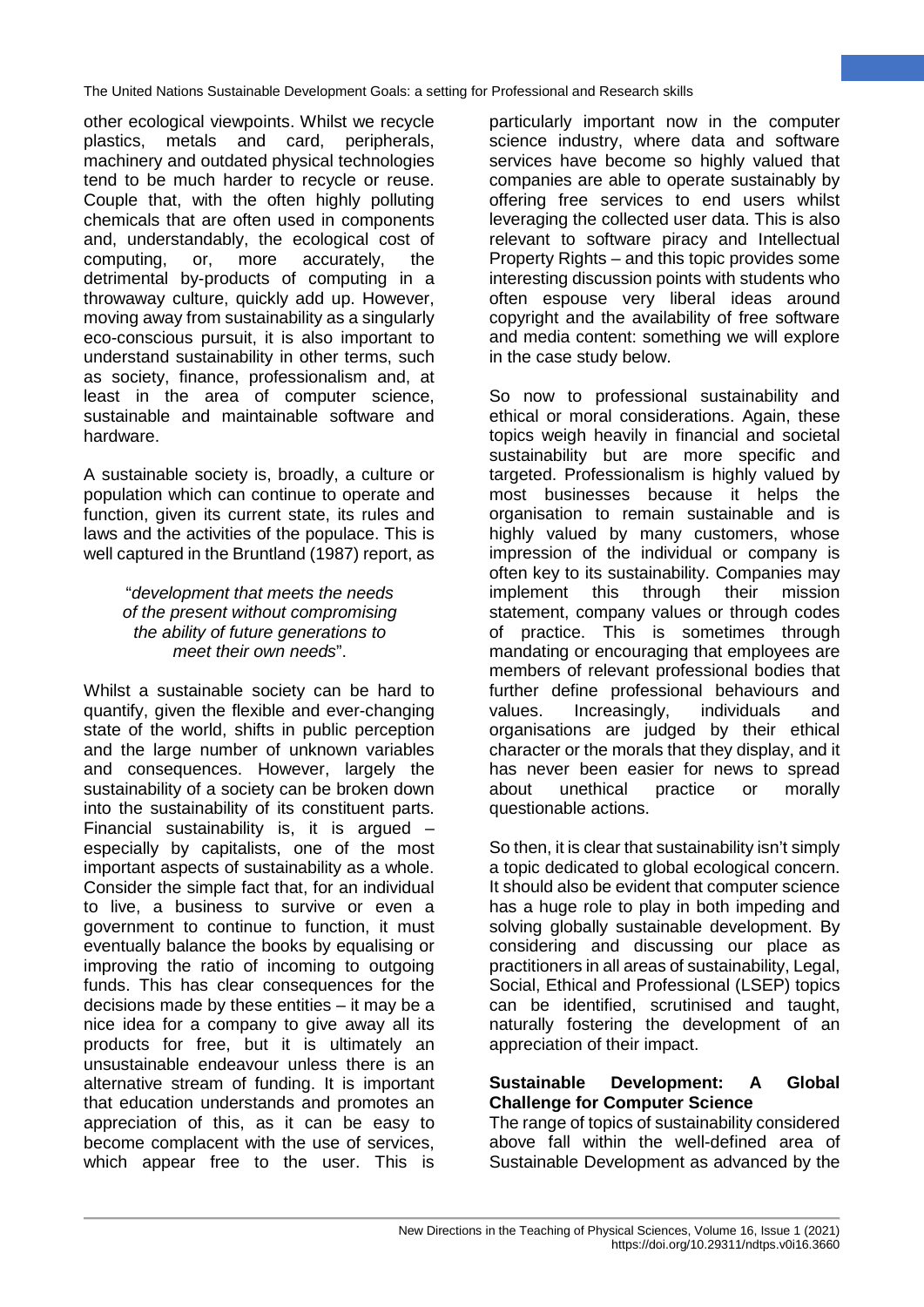United Nations. Sustainable Development's first international recognition started in the 1960s and 1970s, being further defined in the 1980s (Brutnland, 1987), and has been an explicit theme for the United Nations since 1992, where the UN began to develop an agreed action plan (UK SD Commission, nd). UNESCO developed its aligned initiative, of Education for Sustainable Development (ESD), which was embraced – to a lesser or greater extent - by many countries, such as the U.K. where the Higher Education Academy promoted it through general and discipline specific projects. Sustainable Development itself has now developed into a set of 17 goals (U.N., 2019), which encompasses the areas of:

- i. eliminate poverty;
- ii. combat hunger;
- iii. ensure health & well-being;
- iv. improving Education;
- v. enable gender equality;
- vi. provide clean water and sanitation;
- vii. source clean energy;
- viii. enable decent work and growth;
- ix. develop sustainable industry, innovation and infrastructure;
- x. reduce inequality;
- xi. provide sustainable cities and communities;
- xii. manage responsible production and consumption;
- xiii. support climate action;
- xiv. ensure clean oceans and rivers;
- xv. protect and clean the land;
- xvi. enable peace & justice and strong institutions;
- xvii. partnerships to develop the goals.

These 17 goals cover a multitude of topics and issues, many of which are directly affected by  $-$  or amenable to improvements through  $$ computing technologies, and through STEM subjects in general.

With the focus on how computing can be aligned with this, the issues of the utilisation of resources in a sustainable way, the appropriate use of science (i.e. technology) to inform such use, and the impact of computing on the various goals can be considered as part of system design and development.

**5**

Computer Science offers the potential to develop systems, which reduce resource demand e.g. replacing travel with teleconferencing; saving paper by use of on-line document exchange; developing "smart" energy systems. These are illustrated with examples of practice – with eBooks and other online module resources in teaching, and giving examples of practice such as virtual presentation at conferences and within modules for team presentations. For example, social media platforms that do not protect and promote equality could be seen to contravene goals ii, v and x. The impact of AI and robotics may be seen as contrary to goals viii and xi, depending on how their impact is managed. Equally, an intelligent power grid, supported with intelligent transport and logistics, would support goals vii, ix, xi, xii and xiii. As both a solution and a contributor to the problem makes it important to understand the connection between Sustainable Development and the many facets of computing. Ensuring our students have this understanding then becomes a duty for educators.

# **Sustainability and Professionalism in the curriculum**

"Making IT good for society" is the aim proffered by the British Computer Society (BCS, 2019). This, they break down into four challenge areas. The first three: Health and Care, Personal Data and Education are key areas in which we must strive to both increase the usability and usefulness of technologies. The final challenge area is Capability. Capability: the opportunity for good people, with the right skills, in the right role, with the right team to have a positive impact on society. It is in this area that an early focus must be made in order to furnish computer science graduates with an ability to tackle the other challenges afforded to them.

Undoubtedly, it is important that to successfully apply capability, one must also be competent. Competence involves subject-specific knowledge, understanding, practical skills and the application of those skills; but if we accept that capability involves ensuring that people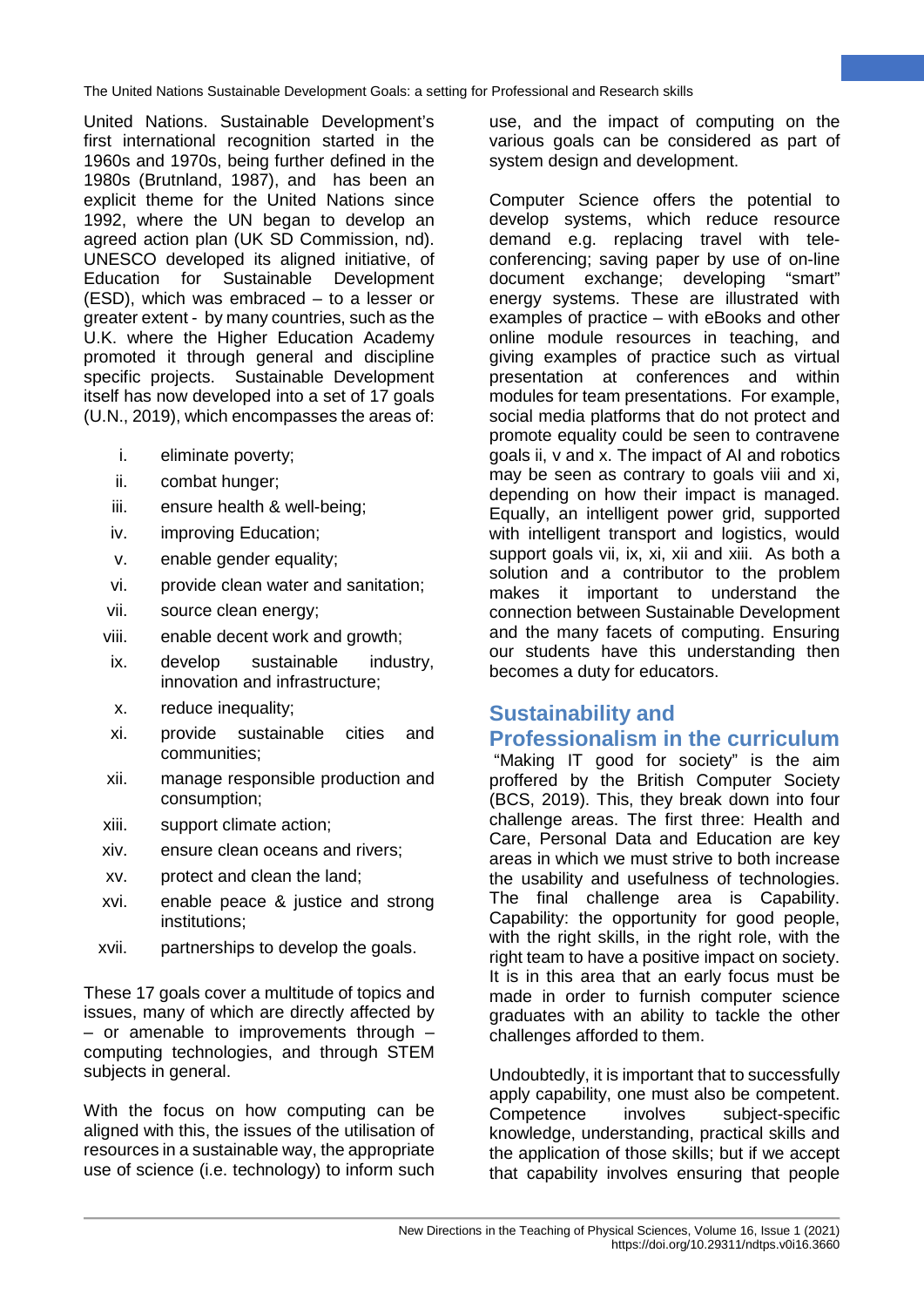are able to use their skills as part of a team then we must recognise that it is also our duty to instil and promote professional skills in addition.

Many professional bodies explicitly define professional guidelines and offer charters, to which members agree to adhere. These statutes encompass the LSEP topics and provide a very useful starting point from which to interrogate global challenges around the subject area and conduct post-mortems on case studies where errors have been made.

Traditional professional proficiencies are also of obvious importance too. Soft skills, such as the ability to communicate effectively, manage time efficiently and utilise social and emotional intelligence, have a huge part to play in enabling an individual to successfully integrate and cooperate with a team or engage in productive client interaction. In academia, showing or promoting acquired knowledge through paraphrasing, quoting or reuse without falling into the trap of plagiarism is managed with rigorous referencing and yet getting this right is found particularly difficult by a number of students. These side-subjects are often thought of as superfluous or tedious by students and, much like an equation taught in isolation of its purpose, quite rightly seem inconsequential.

However, through an appreciation of sustainability as a more complex and multifaceted problem, which is directly linked to legal, social, ethical and professional challenges, an understanding of the importance and impact of skills and abilities can be developed which link directly to the root causes of the issues. It is, for example, possible to explain that encryption helps to keep data secure but with a discussion of data privacy, software piracy and the impact of the negative side of these issues, an ardent appreciation can be fostered as to the purpose, usefulness and potential pitfalls of the encryption technologies that perhaps may invigorate the conception of real solutions to remaining challenges.

# **Sustainability topics in the Computing Curriculum**

#### **Example topics**

Areas that fit well within the sustainability context described above, and that bring these alive within the computing curriculum, include the following. Of course, within a teaching context, students should be encouraged to identify their own.

**6**

One area with both legal and social consequences is the use of data. This can be explored from the perspective of the impact on notions of privacy and the rise of data-veilance, especially with social media and the willing sharing of data, without always appreciating its potential misuse (Cadwalladr & Graham-Harrison, 2018). This can be illustrated by examples of how institutions now monitor student activity, and use that to help make interventions with students who seem to not be engaging with their studies. There are also some good examples that illustrate the dangers of over-sharing data, such as the PleaseRobMe website (PleaseRobMe, 2010).

The societal aspects of social media include the harm that can be caused, through cyber bullying and cyber-stalking, whilst the new mediums for publishing content, with nonmediated content, means that blogs and the concept of the Post-Truth era are good areas to explore (Hobbs, 2017). These have dimensions around the professional and ethical responsibility – simply because we can design and build open and non-managed platforms, should we, and where does the responsibility lie for any mis-use. Combined with the wider issues of Intellectual Property Rights (IPR): ownership and recognition, this leads to the area of what value and to who does society attribute ideas, data and the software that underpins it all.

The economic, political and personal value of data means that data protection, hacking and cybersecurity are key aspects of how we build sustainable computing systems. As more data and services move to the cloud, there are increasing concerns about where data resides, who provides access to software services, and what is the environmental impact. The growth and widening use of the Internet of Things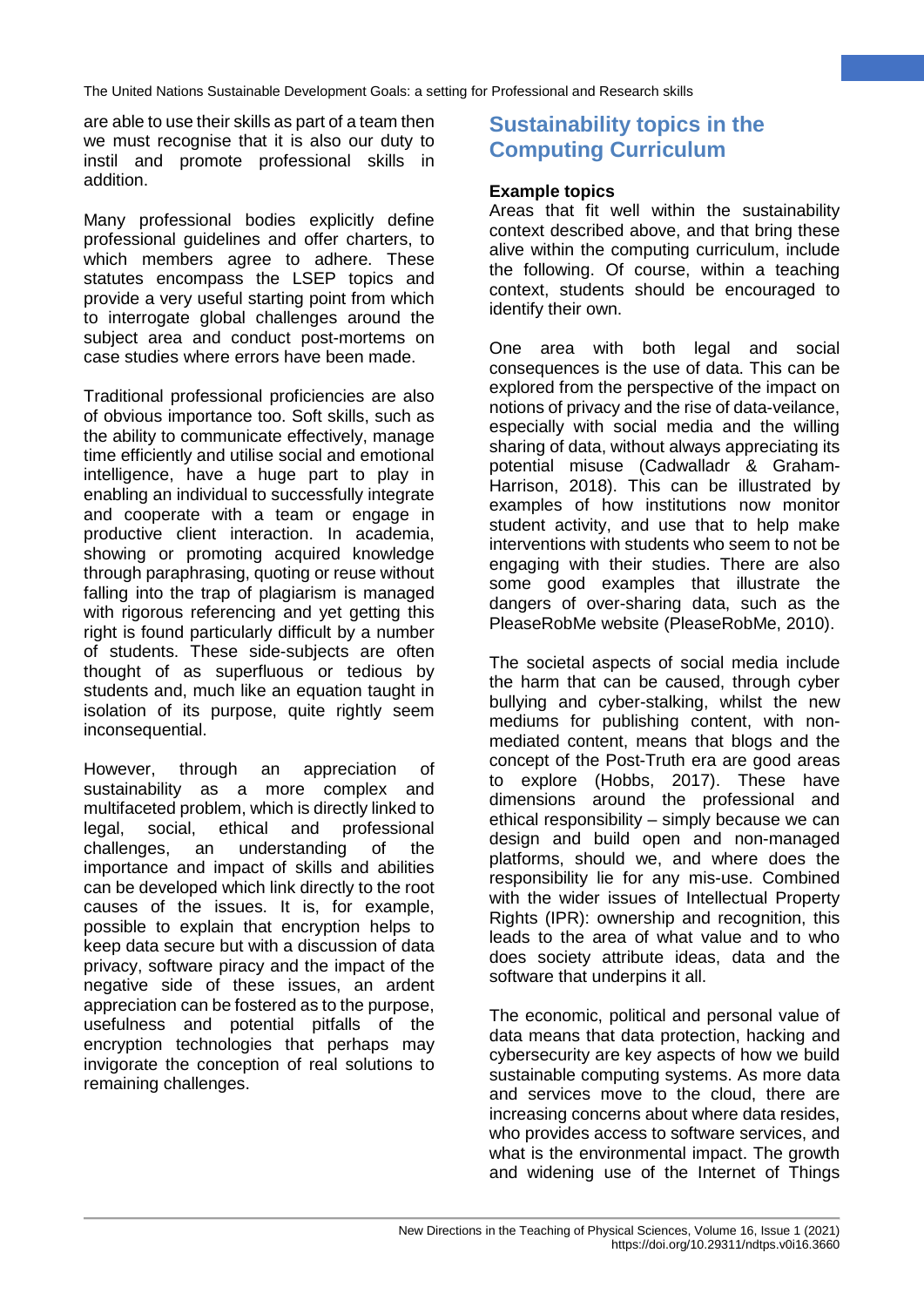means that more and more devices are now online, and the associated growth in data and possible unintended consequences of its analysis, places new responsibilities on computing professionals. The movement of data, and the location of services, combined with the radical changes these can cause on existing structures – for example the transition of traditional shopping to online shopping, with a small number of global leaders – reflects the way that the internet and cloud computing can be seen to be a catalyst or tool for Globalisation (Polaco & Backes, 2018).

Computers and society have several aspects, from the concerns about internet use and computer games and health and well-being, as well as the potential digital divide between those able (educationally, financially as well as from a perspective of choice). Developing from this, the impact of computing on work, and the increasing impact of AI and robotics, means that there is a significant question over what it means to be human. The development of Virtual Reality, Augmented and mixed reality is creating new ethical questions around the impact on users, and even the sense of self. Linked to that, are questions about the ethics of machine rights, as we consider the emergence of sentient (like) machines.

With embedded software systems integrated into the world around us, with the use of software to control vehicles (from autonomous cars to the pilot aids on planes), medical machinery and nuclear power plants, there is a growing need to use software engineering and effective professional practice to ensure Safety Critical software is dependable, given the many safety critical applications and the issues where it goes wrong.

As discussed earlier, the environmental impact – energy usage, material usage, waste disposal – of IT is huge, though needs to be considered and balanced against where it can improve the overall challenges of each of these areas e.g. if systems can make transport and energy usage more intelligent and efficient, then that may more than off-set the direct energy use of the systems themselves.

# **Pedagogic Approaches to Sustainability in the Curriculum.**

**7**

### **Problem and Inquiry Based Learning**

Problem and inquiry based learning offer ways to get students to engage with assessment activities. Setting authentic tasks can assist students in appreciating the broader context of their discipline and to give them the opportunity to apply their subject specialisms in a real world (like) contexts.

Sustainable Development related problems can be particularly attractive from this perspective. Having established the issues and let the students explore the problem topic and produce a collective view and solution. (Gordon & Brayshaw, 2008).

In the case study below, we use open ended problems and invite students to identify their own topic. We encourage students to investigate open data, such as that available through the data.gov website (Great Britain, 2020).

### **Team Work**

Teamwork can be particularly effective in this type of material, especially in the context of modules of hundreds of students. It can encourage and develop the softer skills, and can be an effective way to enable some of the more labour-intensive (from a teaching and assessment perspective) activities such as giving feedback on draft reports, or analysis of news items or research papers.

Teamwork does create some issues in a learning and assessment environment: students are sometimes concerned about freeloaders, and not getting the mark they (believe they) deserve. Approaches to manage and address this include suitable audit of activity, as well as mechanisms such as peer assessment to allow for individualised marking.

Tactics that can assist in successful teamwork include using the problem based approach – students collaborate in teams on complex problems, that benefit from different viewpoints and skill-sets, and that could not be tackled in the given time alone. This is further aided by developing problems that include tasks can allow the team to subdivide activities. Team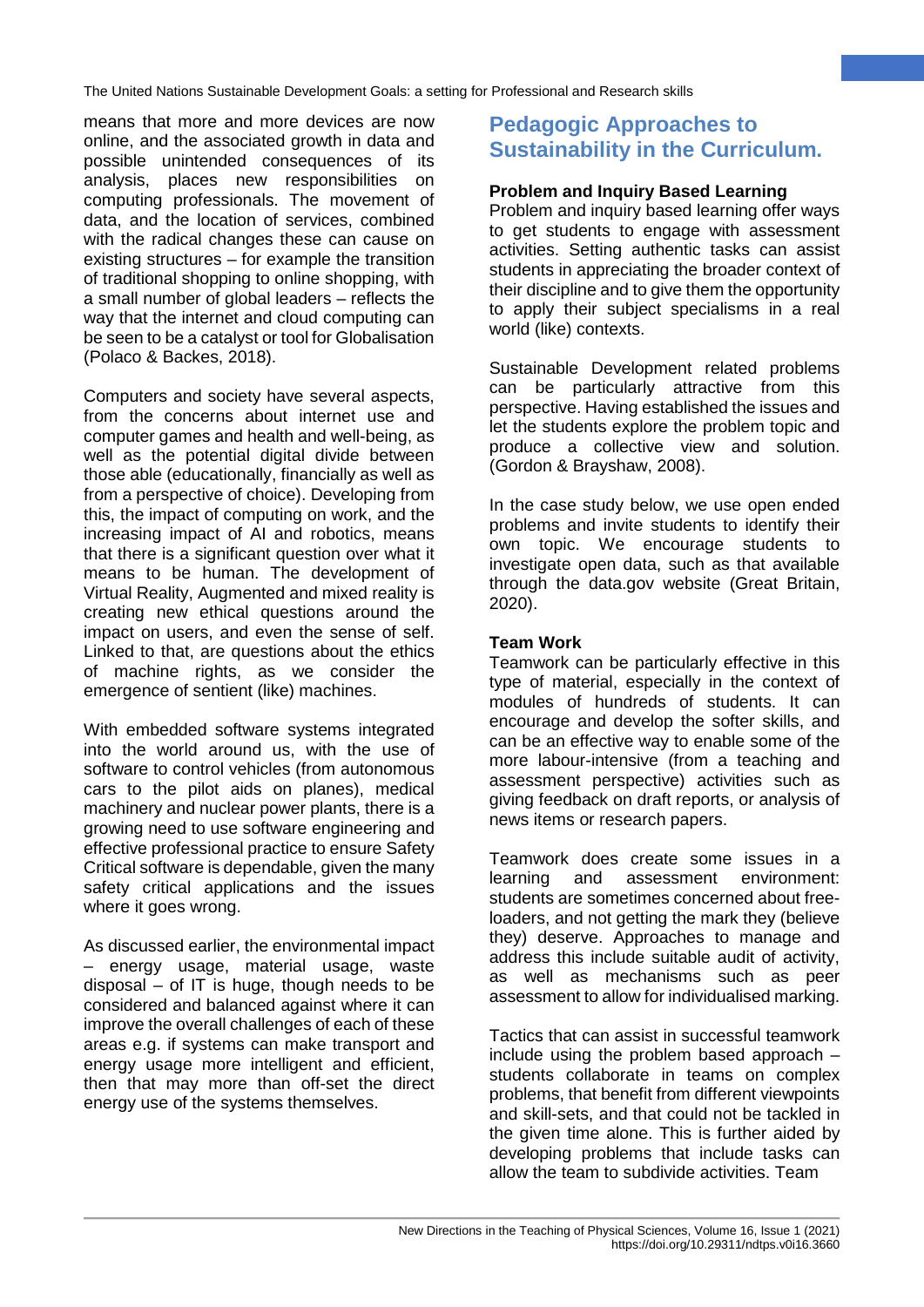

**Figure 2** A framework for using S.D. to motivate LSEP. Adapted from Gordon, N (2014).

based activities provide the opportunity to learn about project management and issues that arise in coordinating across tasks and individuals.

In a teaching and learning context, teamwork can be made more effective by ensuring that participants expectations of what is going on are clear, that there are mechanisms to audit and track teamwork, and that offer routes to deal with concerns and issues raised. Audit can be done through VLE group activity tools, online tools such as GoogleDocs, and industry tools such as GIT or SVN. They provide ways to encourage students to collaborate virtually, and to audit activity to provide evidence in the event of issues or appeals.

Whist students may wish – and will - use their own choice of platform e.g. Facebook groups, there should be an explicit official place for summaries of work and for any (copies of) evidence that may be used in the event of team issues. Using tools such as WebPA (WebPA, 2020), students should have a mechanism to

submit scores of relative contributions to provide data for academic staff to moderate marks to assign individual marks based on contribution. WebPA collates data to assign individual marks based on teamwork, in a way that students generally find fair and acceptable.

**8**

## **A Framework for Sustainable Development in the Computing Curriculum**

Professional attributes can be mapped onto many aspects of SD. Expectations of social, economic and environment reflect many professional topics. Figure 2 shows a framework that maps the sustainable development pillars and themes into the computing framework for professional and societal awareness. This framework also illustrates where the pedagogic approaches can bridge these to provide a practical approach to teaching and assessing the topics.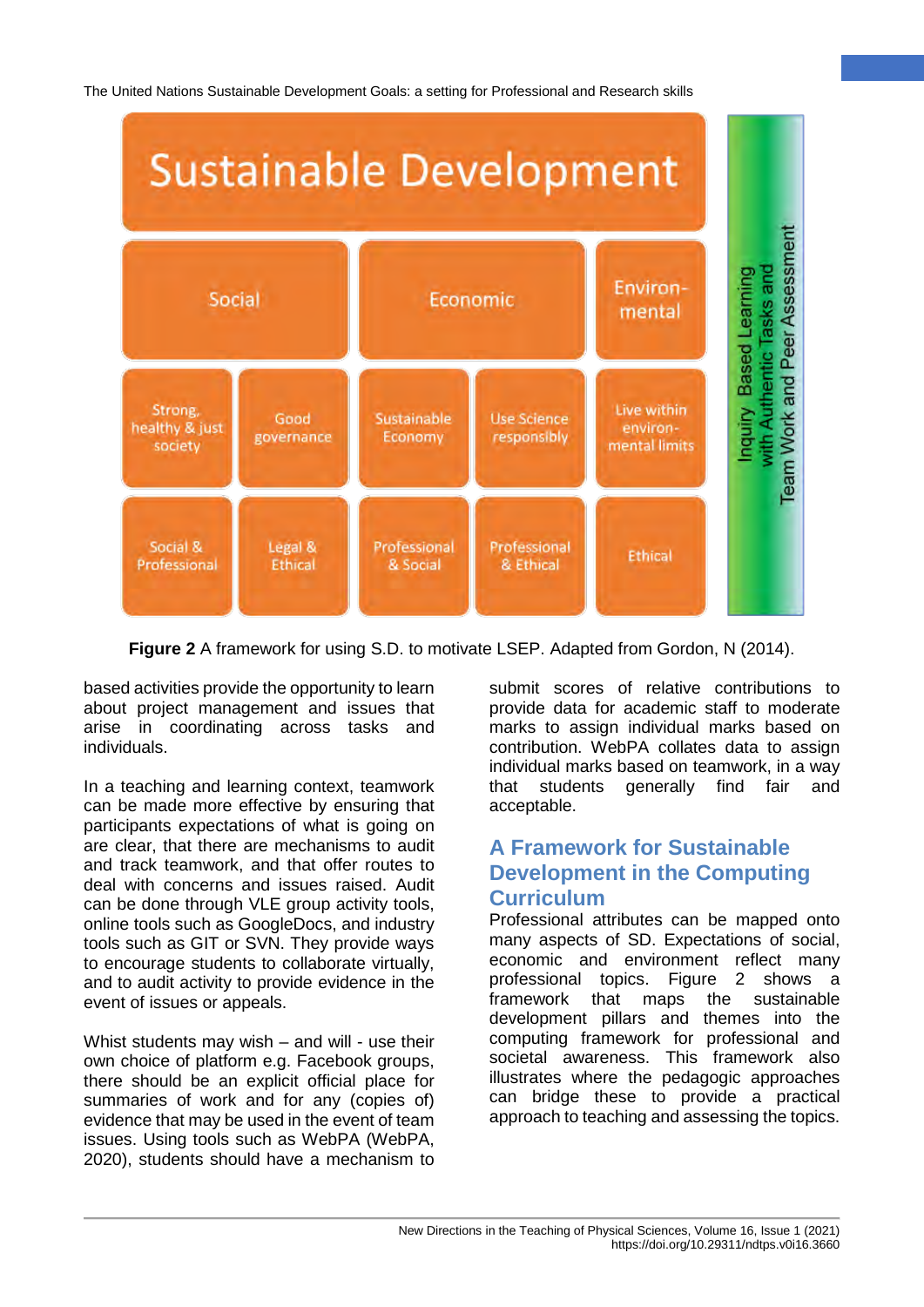The framework is intended to assist educators in identifying where they can link Legal, Social, Ethical and Professional topics to the UK government's key sustainable themes, and how these map into the 3 pillars of sustainable development identified for the UN Sustainable Development goals. This can assist in identifying example materials through the accrediting and professional needs. The righthand column is to encourage educators to consider authentic approaches – such as IBL – in teaching and assessing these, as illustrated in the case study below.

#### **Case Study: Sustainable Computing: The challenge for Computer Science**

This module is delivered as a core module to all level 4 (first year of a 3-year BSc, and related variants). The cohort size has varied between approximately 180 to 320 students. The module was designed to implement the framework in Figure 2, as well as addressing institutional requirements that all degree programmes includes modules that would consider global challenges, and seek to develop graduate attributes, such as team working skills, communication skills, and some evidence of innovation. With a cohort of 300, and challenges with both resourcing and timetabling, we adopted a model of weekly activities, assessed via computer marked quizzes. The quiz content reflected the week's lecture materials, providing a focus for the students to engage with the module content and concepts.

For this Computer Science module, the primary aim was to utilise Sustainable Development, though acknowledging and linking to the more general sustainability topics that students may encounter.

The framework of figure 2 was implemented by selecting a range of topics that enabled the addressing of the U.N. Sustainable topics, as well as a location to explore the LSEP and other topics from the accreditation guidelines. Examples for this included:

1) An introduction to Sustainable Development itself: utilising the background and history of SD as above, along with the definition of sustainability

itself, and Sustainable Development according to the UN and UK government; **9**

- 2) Sustainable Computing as a concept: looking at ecological and financial examples, with the pollution of Ghana by WEE waste providing links to both (Wired, 2020);
- 3) professional conduct and ethical behaviours for computer scientists: this is illustrated with examples, from the BCS (2021) and ACM (2021) codes of conduct, with examples discussed in lectures and workshops;
- 4) An introduction to research and research methods, with examples of different forms of published work related to sustainable development and sustainable computing, getting the students to create their own posters on topics, as well as invited lectures, such<br>as a PhD student under a a PhD student under a Commonwealth scholarship able to explain the challenges of internet access in his country and how that related to his own research;
- 5) Data, Data Analysis and Statistics: examples here include analysing real weather and energy data to look at patterns, and to provide an opportunity to discuss the distinction between correlation and causation, and why absolute proof is such a challenge with this type of real world data;
- 6) Team dynamics and team working: as a preparation and support for team based activities, we consider different team roles, types of team member and different models for that, such as Belbin and Myers Briggs;
- 7) Digital Identities: students explore the notion of self when avatars and online persona can be distinct from physical world ones, and the potential problems with identity theft, using some real-world illustrations.

The module assessment was designed for learning (William, 2011), i.e. to encourage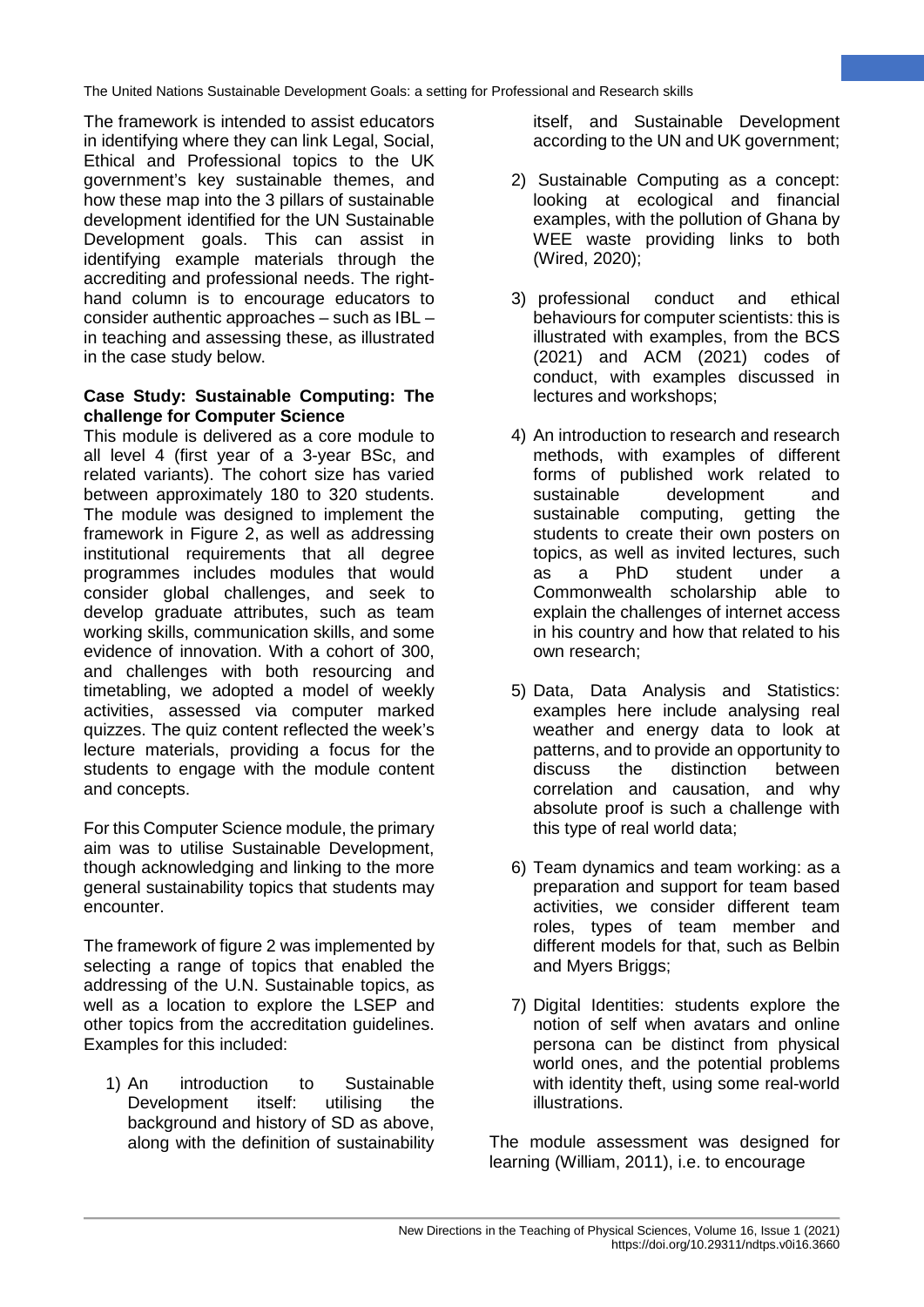



students to learn by carrying out the suggested work, both formative and summative. This followed from the idea that assessment can be a key mechanism to encourage and direct student activity and focus, where it can have both a formative and a summative (hybrid) role (Gordon, 2010b). The module utilised a range of i) purely formative, ii) purely summative and iii) hybrid assessments.

- i) The hybrid assessments were the weekly Computer Based assessments on key concepts – directly aligned with the weekly lecture content.
- ii) Purely formative work included peer marking (comments) of posters and paraphrasing of research papers.
- iii) The summative work included an inquiry based learning team project – though the process and regular review of student work towards it included formative activity. The poster and team project explicitly utilised the framework in figure 2, being authentic tasks such as presenting ideas in the poster, and carrying out an open investigation in the team project. To allow students more choice, they were able to choose whether the team project was a purely research type activity, or would create a website, app or other artefact.

For the weekly assessments, students were encouraged to discuss and investigate content

and questions with peers, promoting collaborative learning. This was done through creating groups within the VLE, and allocating specific student tutors or demonstrators who could engage with their set of teams. To encourage discussion whilst minimise copying, many questions were drawn from a pool, whilst some involved calculations or formula-based questions. Thus, it was not possible to simply guess, nor to copy other student's answers, but students could help one another understand the concepts and then do their individual questions. Immediate feedback on attempts meant that students could gauge their own progress, and seek assistance where they needed it. Thus, the quizzes acted as directed learning and both formative and summative assessment

**10**

#### **Course Engagement and effectiveness**

With 200 to 300 students, the overall volume of interaction was high, as illustrated in figure 3. with students participating in online quizzes, using online learning resources, and accessing course support materials. The nature of the assessments and required activities encouraged that. A benefit of the weekly interactions was that these could be analysed to identify students who have not been engaging and may need an intervention to get them back on track for the course. Formative work allows mistakes, plagiarism and poor practice to be highlighted and corrected early, but students don't easily engage as they see it as optional. This module utilised formative peer assessment, e.g. of a writing activity, to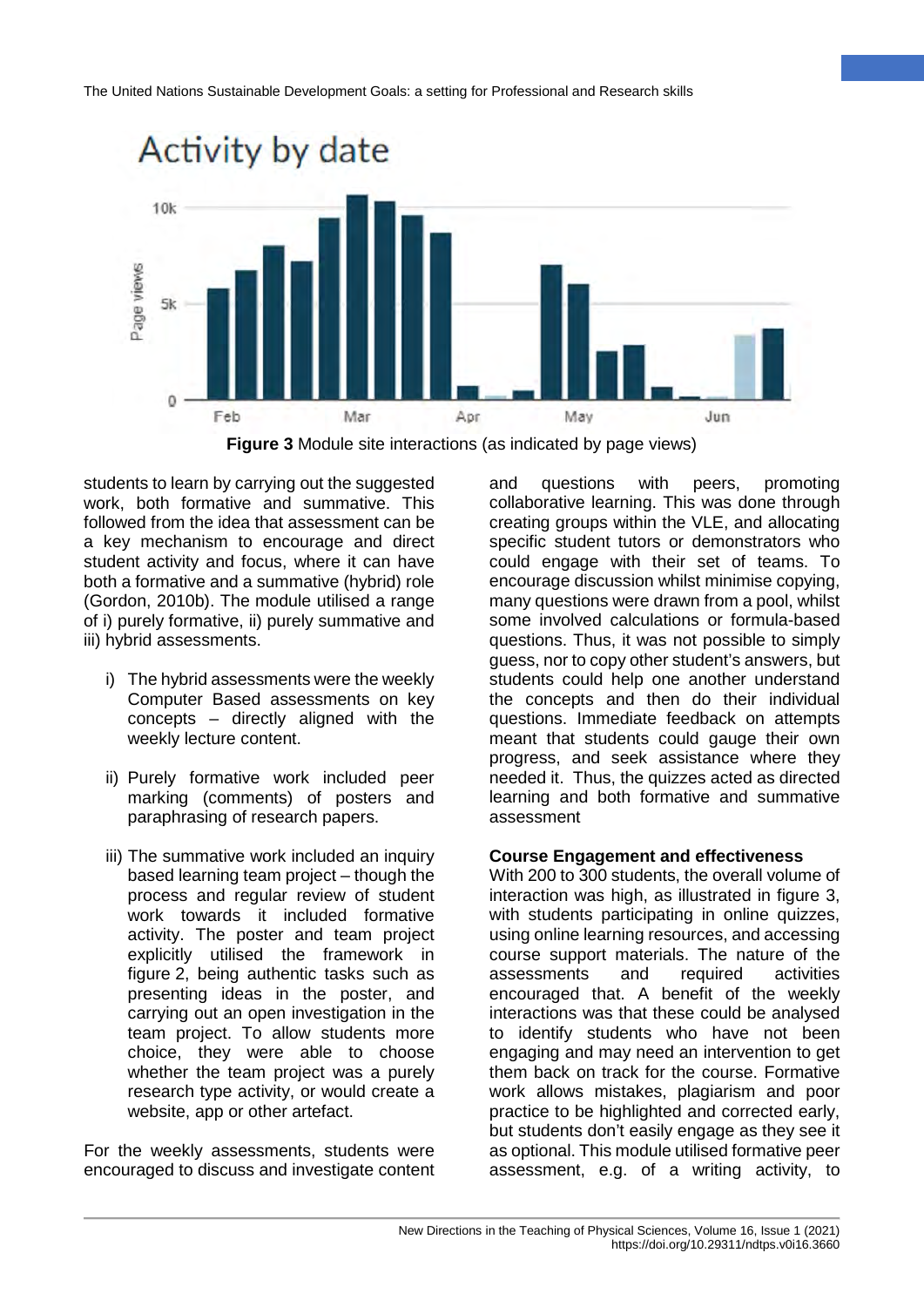encourage students to consider assessment criteria, as well as to give one another constructive feedback. This was observed from the online discussions and the formative feedback in the VLE.

Strategic extrinsic motivators such as interaction with academic tutors reduced the frequency of non-engagement, reducing the incidence of student responses such as:

> "*I don't need to do this so I won't bother doing it*",

but rather enhancing engagement, since:

"*I know someone is paying attention to my work (or lack thereof) so I will do it*".

### **Conclusions**

Whilst there are general expectations that graduates should understand the wider context of their activities, and should have the necessary skills and graduate attributes to potentially offer a valuable contribution to society, they are not always motivated by this. However, the use of specific examples from Sustainable Computing can provide an effective framework to discuss ethical and professional issues, motivating the topic and encouraging student engagement through an appropriate framework of formative and summative activities, as described in the case study.

Utilising appropriate pedagogic approaches – from inquiry-based learning through to suitably framed team work – can provide ways to emphasise the relevance of Sustainable Development to students, as well as making the learning itself more engaging. Tools such as WebPA can make team work – and peer assessment in particular – more acceptable to students, which was apparent from the feedback, where they found the team activity enjoyable and fair. These topics can enable research skills to be explored and practiced. Sustainable Development can provide the basis for problems that provide authentic assessment for students to work on, to enable them to go on to contribute to real-world problems.

### **References**

ACM. (2019). *Curricula Recommendations.* [Online] Available at: [https://www.acm.org/education/curricula](https://www.acm.org/education/curricula-recommendations)[recommendations](https://www.acm.org/education/curricula-recommendations) 

**11**

ACM. (2021) *ACM Code of Ethics and Professional Conduct*. [online] Available at: <https://www.acm.org/code-of-ethics>

BCS. (2019). *Accreditations Guidelines*. [online] Available at: [https://www.bcs.org/deliver-and-teach](https://www.bcs.org/deliver-and-teach-qualifications/university-accreditation/)[qualifications/university-accreditation/](https://www.bcs.org/deliver-and-teach-qualifications/university-accreditation/) 

BCS. (2021). *BCS Code of Conduct*. [online] Available at: [https://www.bcs.org/membership/become-a](https://www.bcs.org/membership/become-a-member/bcs-code-of-conduct/)[member/bcs-code-of-conduct/](https://www.bcs.org/membership/become-a-member/bcs-code-of-conduct/) 

Bruntland, G. (1987). *Our common future*. The World Commission on Environment 1 and Development, 45-65.

Cadwalladr, C. & Graham-Harrison, E. (2018). *Revealed: 50 million Facebook profiles harvested for Cambridge Analytica in major data breach*. The Guardian, 17 March 2018, p.22.

Cooke, N.A. (2017) *Posttruth, truthiness, and alternative facts: Information behavior and critical information consumption for a new age.* The Library Quarterly, 87(3), pp.211-221. DOI: 10.1086/692298

Gordon, N & Brayshaw, M. (2008) *Inquiry based Learning in Computer Science teaching in Higher Education*, Innovations in Teaching and Learning in Information and Computer Sciences, 7(1). DOI: 10.11120/ital.2008.07010022

Gordon, N. (2009). *August. Sustainable Development and Social Responsibility-Making it Professional.* In 10<sup>th</sup> Annual Conference of the Subject Centre for Information and Computer Sciences (p. 21).

Gordon, N. (2010). *Group working and peer assessment – using WebPA to encourage student engagement and participation*, Innovations in Teaching and Learning in